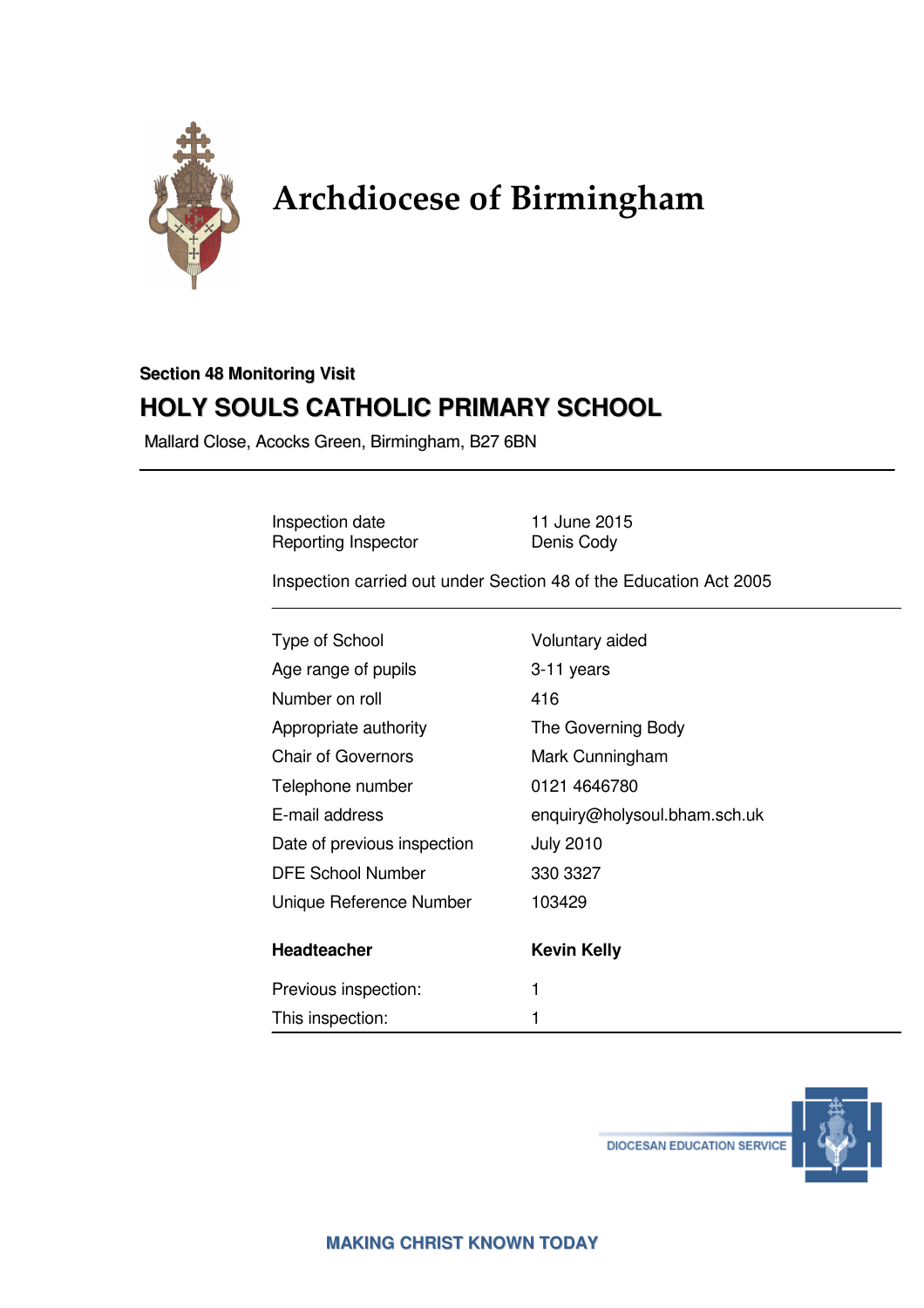

**Diocesan Education Service** 

 Diocesan Education Service, Don Bosco House, Coventry Road, Coleshill,<br>B46 3EA B46 3EA

Mr Kevin Kelly Holy Souls Catholic Primary School Mallard Close Acocks Green Birmingham B27 6BN

Dear Mr Kelly

#### **Section 48 Monitoring inspection: 11 June 2015**

Thank you for the welcome you, your staff and pupils gave to me when I inspected your school on  $11<sup>th</sup>$ June and for the information you provided both before and during the inspection. I am grateful for the time given by all including the parish priest in speaking with me.

The inspection was a "light touch" monitoring inspection because your school was judged at the last Section 48 inspection to be an outstanding school and because it is now five years or more since you last received a diocesan inspection.

The purpose of the inspection was to assess the quality of the school's self-evaluation and improvement planning for Catholic life and religious education. In order to make this judgement I read school documents, including a summative self-evaluation, interviewed senior leaders, governor representatives, the parish priest and curate and the subject leader for RE. I also interviewed staff members and pupils, observed one lesson, and part of a pupil/parent workshop and looked at a sample of pupils' written work.

#### **Catholic Life**

Holy Souls School judges all aspects of its Catholic life to be outstanding. This judgement has been validated during the inspection because it is based on evidence derived from clear processes of selfevaluation. The school is rightly proud of its unique Catholic nature which is evident in all aspects of its daily life and is under constant review, both formal and informal, by senior leaders, governors and staff.

Governors, including the RE link governor, are well-informed and fully involved in all areas of Catholic life, with an individual governor linked to each year group. Regular visitors in school, attending Masses, assemblies and prayer services, governors are able to observe and report on the provision of prayer and collective worship, and how pupils respond and participate. The school self-evaluation document is a working document constantly updated and reviewed. It appears as an agenda item at governors' meetings where sections are reviewed or discussed as appropriate. A review of Catholic life is included in the headteacher's termly report to governors and reports are also received from the curriculum committee which considers matters of mission and Catholic life and has meetings with the RE co-ordinator.

Senior leaders regularly discuss and review how best to preserve and develop the school's distinctive Catholic nature, and the provision and quality of its collective worship. A recent innovation has been the extension of the 'Inspire' workshop programme to include Catholic life. Throughout the year all parents have had the opportunity to come into school and work alongside their children on themes linked to the Gospel of the following Sunday Mass. Attendance at the workshops and the Sunday Mass has been high and feedback from parents has been very positive.

Catholic life is judged against the school mission statement and a 'preferred future' document both of which outline the vision and pastoral mission for the school, passionately promoted by the headteacher and school leaders. Interviews and questionnaires indicate that children enjoy taking part in prayer and worship at school and both they and their parents acknowledge and value the quality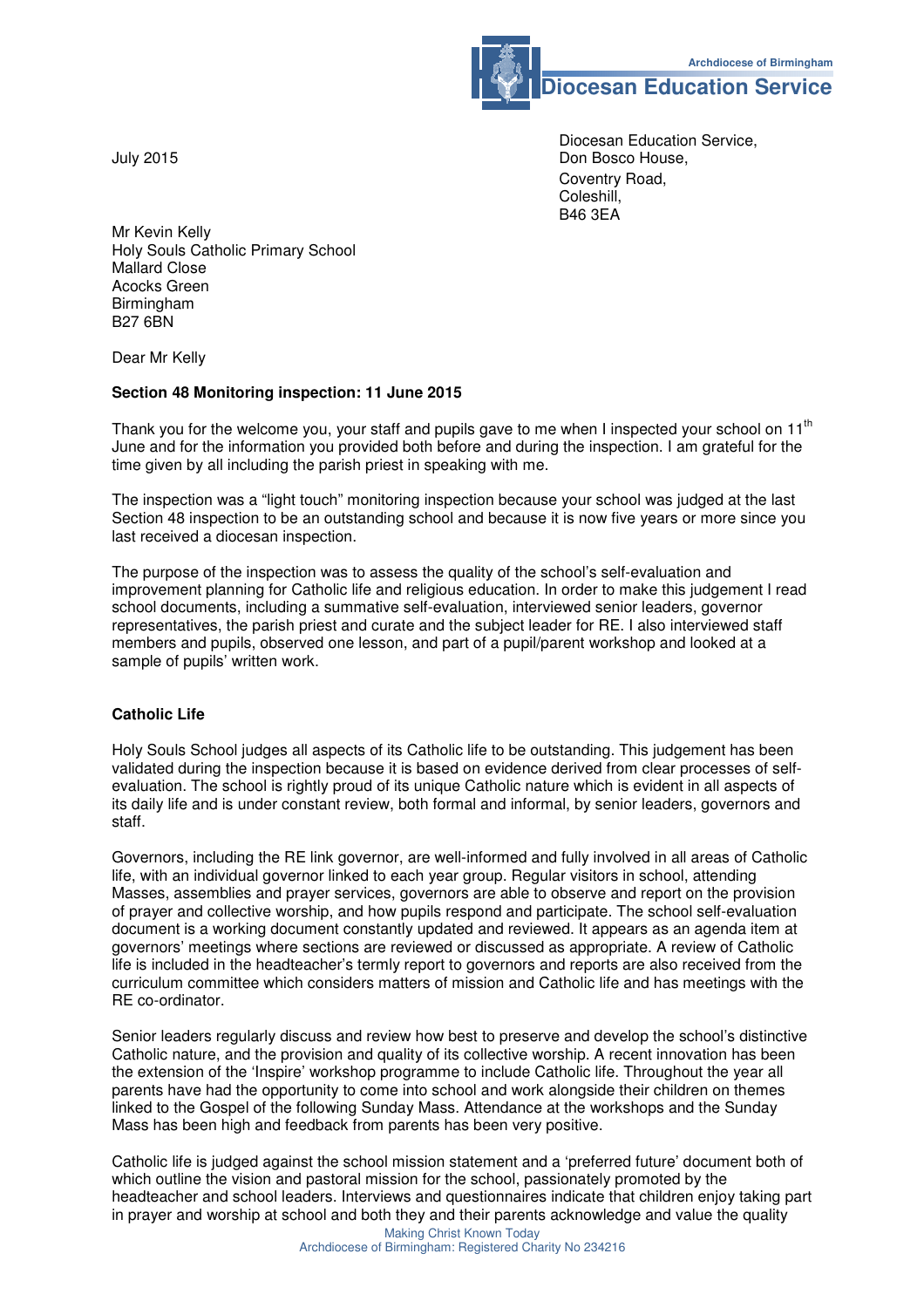### **Diocesan Education Service**

and benefits of the school's Catholic life and collective worship. Monitoring processes for collective worship include feedback to teachers after assemblies and pupil discussion of the Gospel message and meaning following assemblies and school Masses.

Catholic life has been comprehensively reviewed through a series of audits. Each class teacher completed an audit of values, skills, attitudes, knowledge, excellence and enjoyment indicating the characteristics of each of these areas and how they are addressed in his/her teaching. In a separate exercise they each audited all aspects of Catholic life and identified areas to develop. Together they have examined the school's provision of spiritual, moral, vocational, social and cultural education identifying the contribution made by each year group and highlighting examples of good practice. In this context 'British values' have been clearly rooted in Catholic teaching and practice. The headteacher and deputy headteacher hold an annual meeting with the parish priest to review aspects of the school's Catholic life. The programme of collective worship and sacramental provision is discussed and evaluated and provisional plans made for the following year.

The self-evaluation process informs school improvement planning through the RE action plan which is produced by the RE co-ordinator and contains a section on Catholic life. This plan is the first priority of the school development plan and its objectives are regularly reviewed and updated by senior leaders. The outcomes of self-evaluation are also reflected in the Catholic life targets which all staff have as part of their annual performance management arrangements. The target for senior leaders is based on their role in leading and managing a Catholic school

#### **Religious Education**

The school's judgement that all aspects of its religious education are outstanding is both accurate and reliable because it is derived from a thorough and comprehensive programme of self-evaluation and review, encompassing pupil attainment and progress, teaching and learning, and curriculum provision. The information obtained helps inform development planning and is reflected in the religious education section of the RE action plan and in the RE targets included in staff performance management.

 Assessment against the diocesan attainment targets is built into RE planning and teaching. Pupil attainment and progress are carefully measured for boys and girls and children of all abilities, and ethnicities. In addition to the termly assessments based on a particular assessment focus from the scheme of work, each child's work is formally evaluated for every unit and incorporated into a school portfolio. To ensure assessments are accurate and consistent, samples of pupils' work are moderated within school and together with partner schools.

 Observation sheets for each group of children are completed weekly, and 'plan, do and review' tasks are carried out weekly by staff in PPA sessions, in year group teams, with a particular focus on targeted children. In this way attainment and progress are both measured and promoted. Lesson observations, book trawls and pupil interviews provide further information on attainment, progress and the quality of learning. Baseline data and monitoring at the beginning of each year show that children enter school with levels of religious knowledge and experience well below those expected, but go on to make excellent progress as they move through the school. Pupil performance and tracking data are shared with the RE link governor who reports back to the governing body.

The school's judgement that teaching is always good and frequently outstanding is based on a programme of lesson observations, book trawls, learning walks and pupil interviews, as well as reference to pupil performance. After lesson observations, book trawls and learning walks teachers receive individual feedback with recommendations for development; good practice is shared; and any whole school issues identified are included in future CPD planning.

Teaching and learning practice is regularly reviewed and revised. For example recent developments have focused on marking procedures to help pupils know how well they are achieving and how to improve their work. This has resulted in a change to the structure and length of RE lessons to build in time for pupils to respond to the comments made following the previous lesson. These may be written or verbal and will often involve 'gap tasks' to carry learning forward, especially in the development of skills associated with Attainment Target 2, Learning from Religion.

The judgement that curriculum provision in RE is outstanding is also supported by constant evaluation and review. The RE co-ordinator monitors long, medium and short-term planning of the diocesan